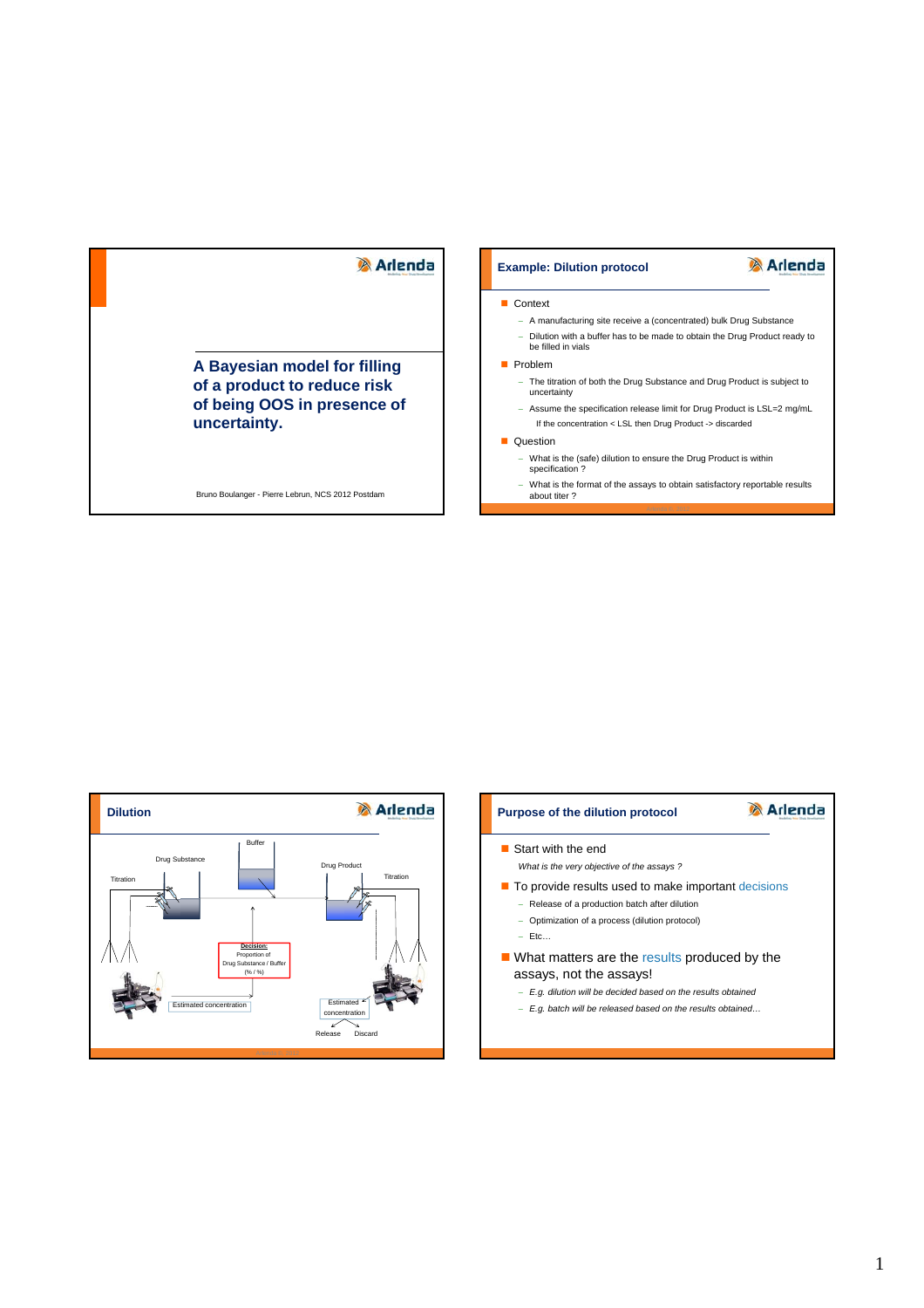# **Purpose of the dilution protocol <b>Dividends Dilution**

- e.g. during routine

that will be taken

**This is Quality by Design** 

controlled

If must provide, in its future use, quality product

According to specifications derived from the decisions

- Then, results should be not sensitive to minor changes

e.g. dilution not perfect, failed assay

Whatever future conditions of use, that are not always perfectly

- The way the assays are developed leads to know quality & risks

**Arlenda** 

#### **Simulations**

- Idea: test the dilution with different formats, at different levels of (mean)<br>concentration for the Drug Substance
- Remember that neither the Drug Substance nor the Drug Product concentrations are known with certainty
- Remember the assay performances are also estimated with uncertainty
- Thus, rely on the estimated posterior predictive distribution of the concentrations

#### **Question**

- What are the guarantees that, from an estimated concentration of the Drug Substance over a certain number of series and replicates, the resulting diluted Drug Product is within specification given an estimated concentration over a certain number of series and replicates ?
- $\rightarrow$  Design Space problem



 $2 < \bar{y}_{\text{DP}} < 2.4$  (*mg*/mL), if possible

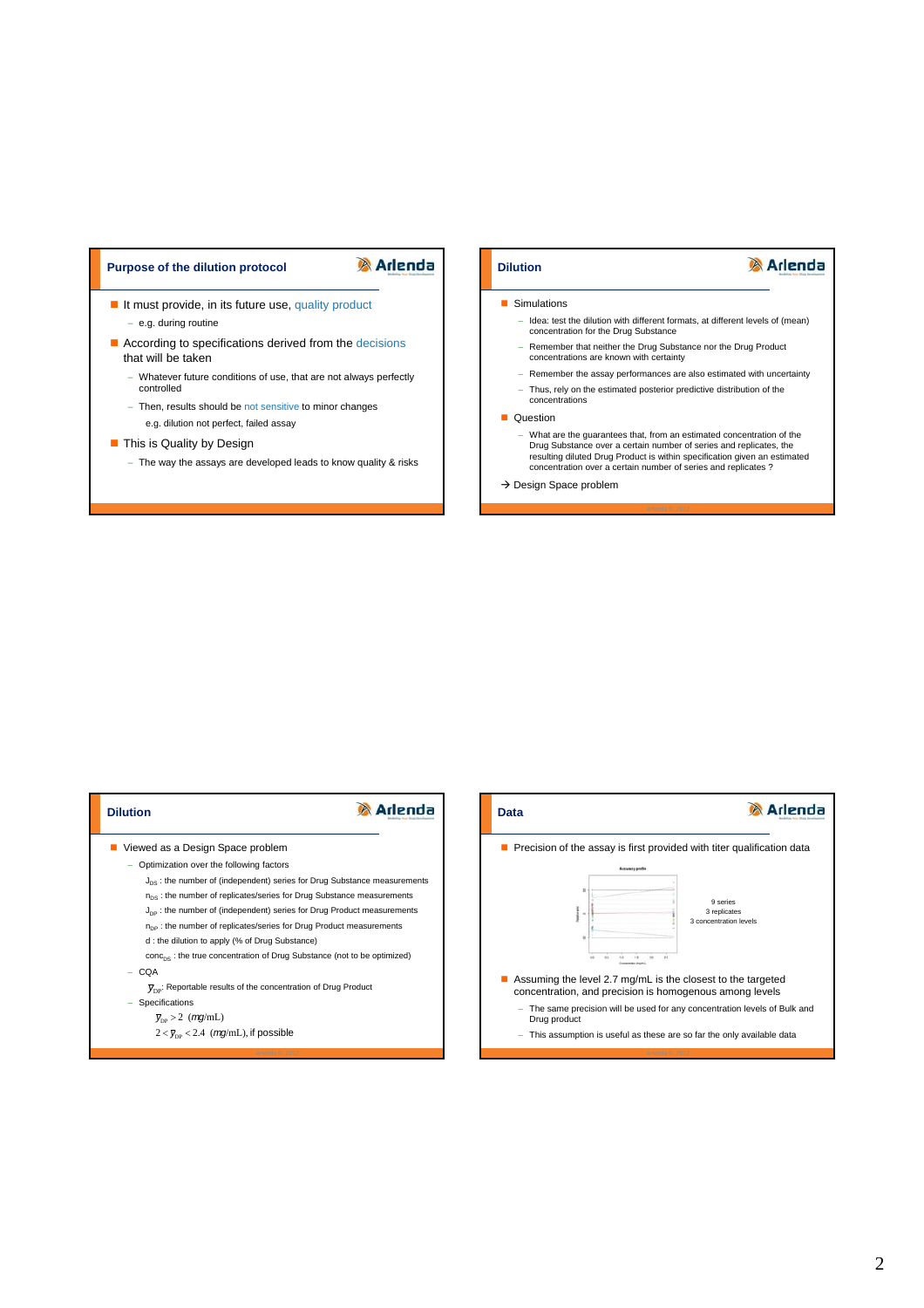



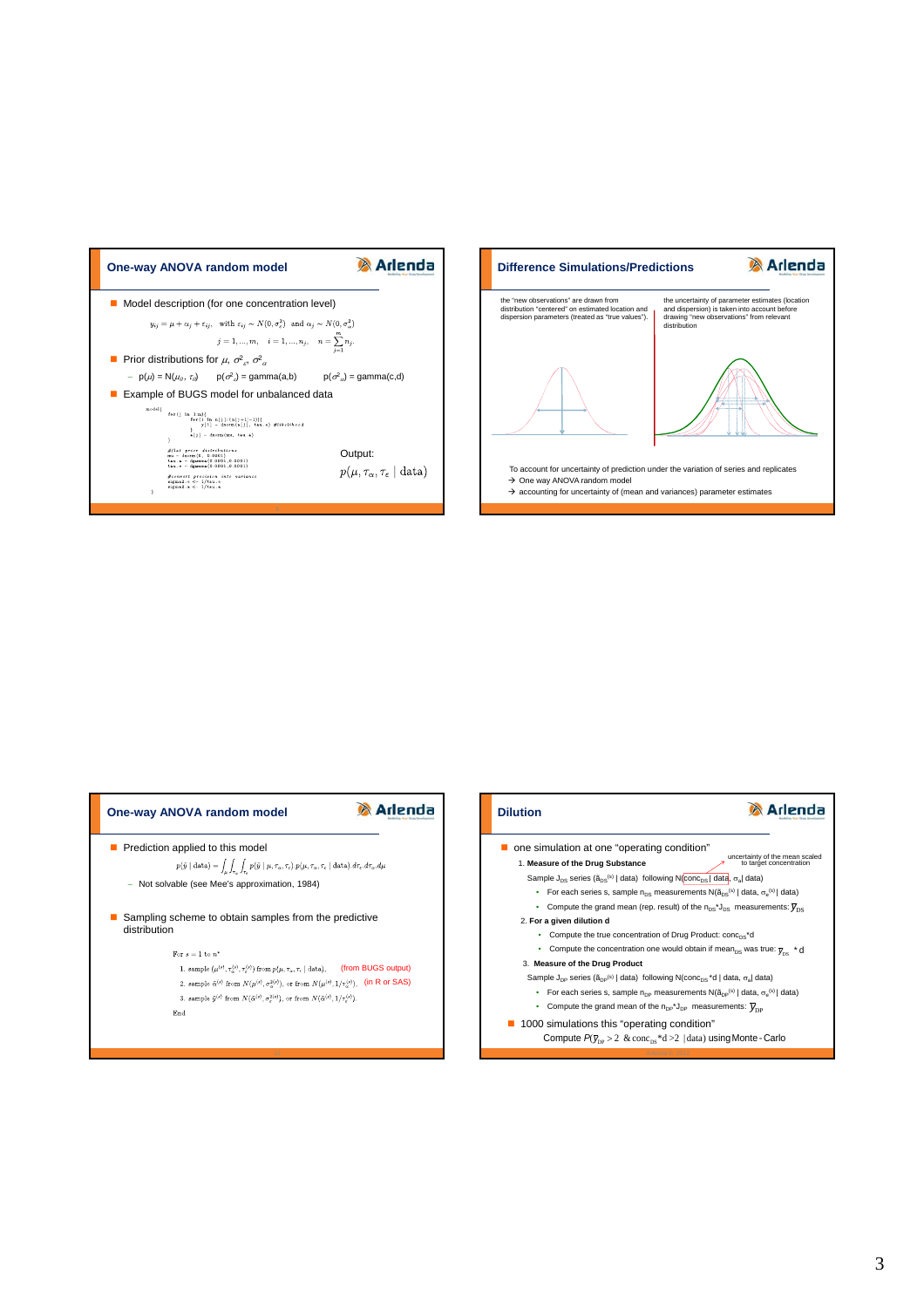





# **Dilution** Same simulations as before

**Arlenda**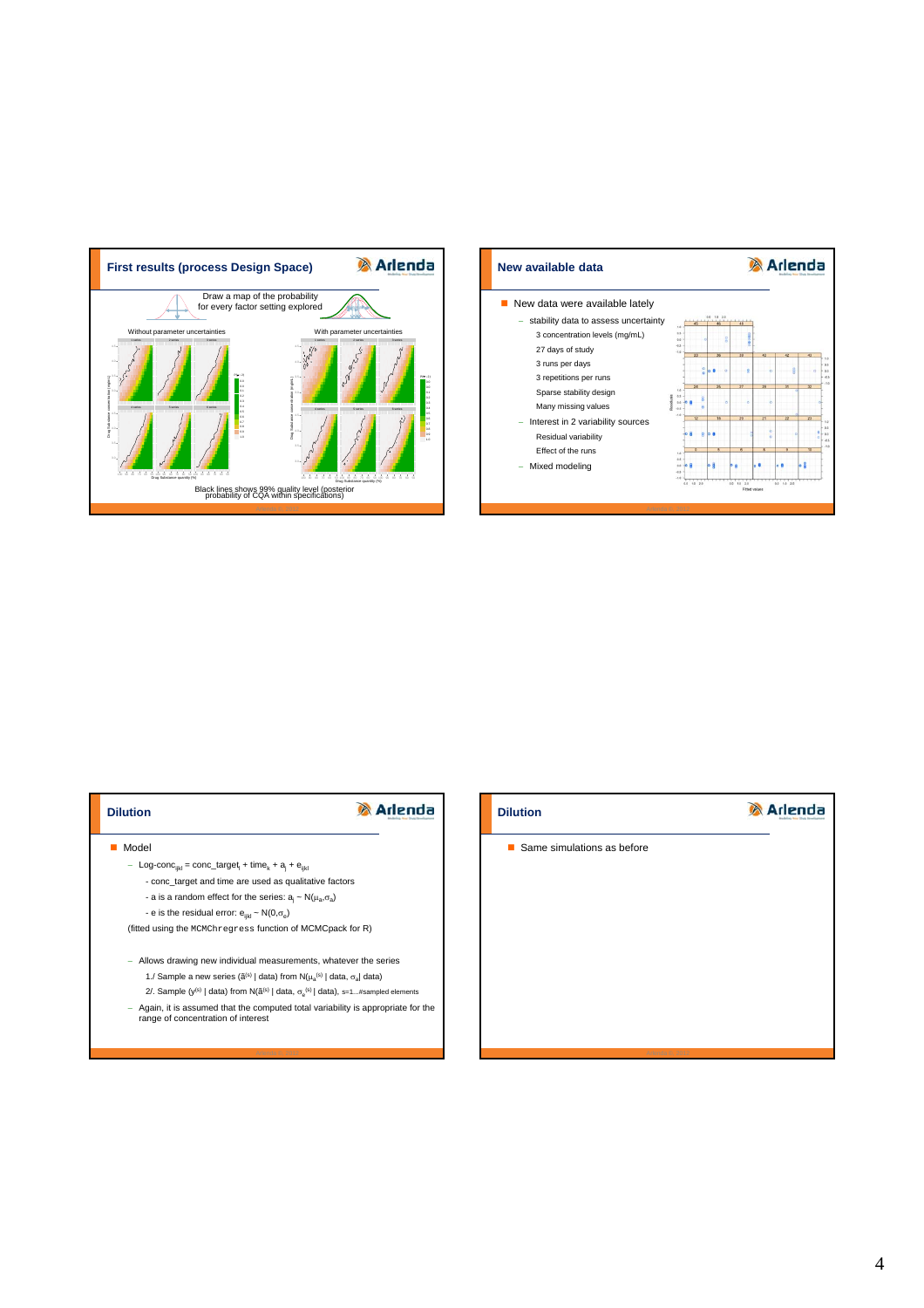

# **New results (process DS - dilution decision)**

■ Secondary objective (reportable drug product result in [2, 2.4] mg/mL)



In this case, quality level never exceed 80%

Furthermore, the small "high quality" area gives low confidence in robustness against dilution error

Possibility to improve reportable result precision using 7, 8, 9, etc. series for both Bulk and Drug products, but costs increase as well

Now, the management can take a decision know the risks

# **New questions during this study**

# **A** Arlenda

- Were the qualification and stability data's target concentration appropriate ?
	- Bulk product is often around 4 mg/mL whereas the data only covers concentrations up to 2.7 mg/mL
- Was the first guess of making 3 series and 3 replicates a good one ?
	- OK for having mean concentration > 2 mg/mL with safe dilution
	- KO for having mean concentration in [2,2.4] mg/mL with safe dilution
- ...
- $\checkmark$  By including the objective of the titration method earlier in the drug development process, justification of dilution choice and even better decision could have been made

## **Conclusion**

# **Arlenda**

- **Effective Design Space is the tool to optimize a process/assay** while concurrently assess its robustness
- Design Space allows providing guarantee that future runs will be on specifications
- It may be used even when available data are not perfect • To provide risk-based results
	- To allow efficient and knowingly decision